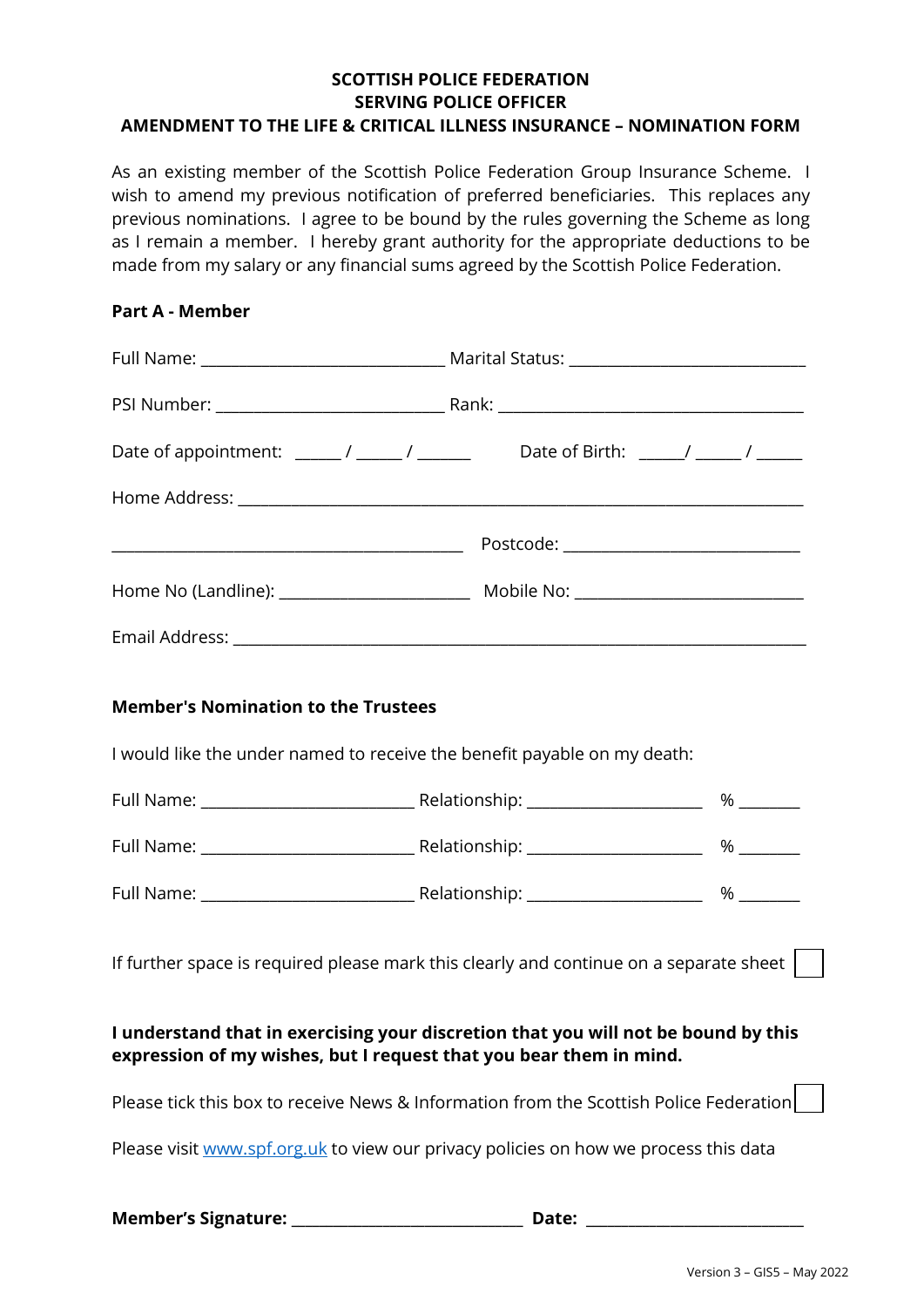**PART B - SPOUSE/PARTNER OR CIVIL PARTNER OF MEMBER \* (To be completed only if spouse cover at the appropriate additional premium is required)** 

| <b>Spouse/Partner Name:</b> | <b>Date of Birth:</b> |  |
|-----------------------------|-----------------------|--|
|-----------------------------|-----------------------|--|

**\***Partner means the person the member of the associated policy is married to or, if the member is not married, a person who is openly cohabiting with him/her and who has been so cohabiting for the 6 months' period prior to the date of their inclusion in the policy, and on whom such a member is financially interdependent.

#### **Spouse / Partner Nomination to the Trustees**

I would like the under named to receive the benefit payable on my death:

| Full Name: | Relationship: ___ | % |
|------------|-------------------|---|
| Full Name: | Relationship:     | % |
| Full Name: | Relationship:     | % |

If further space is required please mark this clearly and continue on a separate sheet

**I understand that in exercising your discretion that you will not be bound by this expression of my wishes, but I request that you bear them in mind.** 

**I hereby apply to join the Group Insurance scheme for Life and Critical Illness cover.** 

## **Health Declaration (applicable to spouse/partner):**

I confirm I have been actively at work in my usual occupation for a period of 8 consecutive weeks prior to my intended commencement of cover date (normal annual holiday entitlement may be ignored) and that I have not had more than 14 days absence through illness and/or injury during the last 12 months.

Or if you are unemployed:

I have been fully fit and active for a period of 8 weeks prior to my intended commencement of cover date and that I have not suffered from illness or injury for more than 14 days in total in the last 12 months.

I confirm I am in good health and not aware of any condition or symptoms which may give rise to a claim under this insurance and I confirm I am not in receipt of any ongoing treatment or care (including checkups or regular medication) for any accident, illness or medical condition.

I confirm that I am not currently awaiting referral to a medical practitioner or specialist/consultant and I am not awaiting the results of any tests or medical investigation.